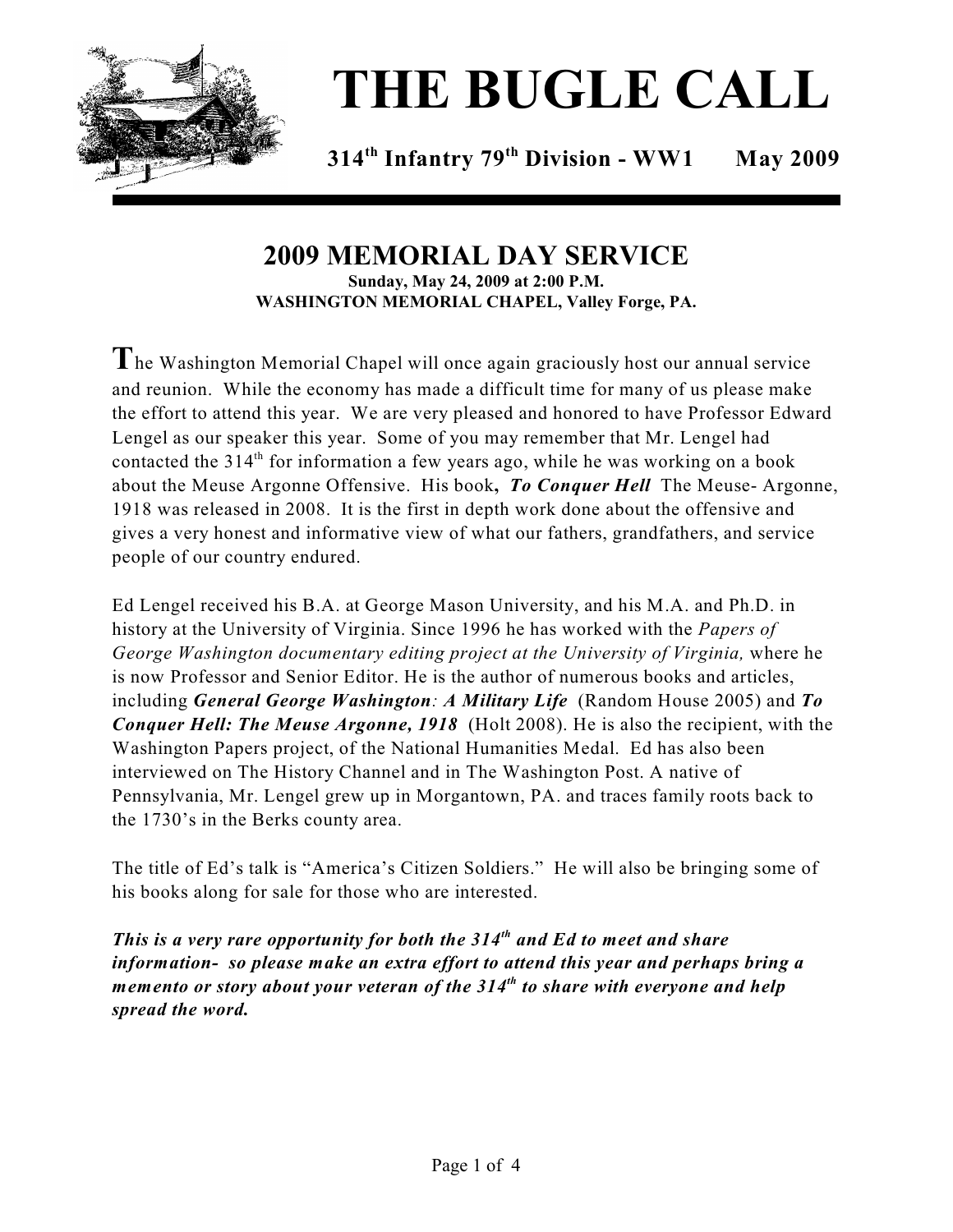# *News from the Trenches*

 $\mathbf{F}$  or those who are not aware, in August 2008 the 314<sup>th</sup> Memorial Cabin collection was removed and transported to the Army Heritage and Education Center at Carlisle, PA. by the U.S. Army. The collection is being stabilized for preservation by the Army. It was felt this was a necessary step in preserving the collection by the  $314<sup>th</sup>$  Board of Directors/ Washington Memorial Chapel/ Army in view of the fact that the cabin move has taken longer than anticipated. The collection is on a loan basis until details and the cabin move are worked out.

The World of Scouting has also removed their collection and the cabin is no longer open on weekends to the public. The  $314<sup>th</sup>$  Memorial Plaque still resides with the cabin. Persons who wish to visit the cabin may call or write John H. Shetler, 137 House Rock Rd. Pequea, PA 17565 717- 284-3293 or call the Washington Memorial Chapel directly at 610- 783- 0120 to arrange a time for a visit.

Our move fund balance as of  $2/13/09$  was \$25,905.24. The 314<sup>th</sup> general fund balance as of 3/2/09 was \$13,500. New estimates for moving the cabin to the AHEC at Carlisle without the  $314<sup>th</sup>$  re-erecting approximate \$40,000. To move and re-erect the cabin by the  $314<sup>th</sup>$  approximate \$261,000.

An additional legal counsel has been retained by the  $314<sup>th</sup>$ . Taras M. Wochok, Esq. to help facilitate negotiations.

# *News from the Web Site*

**O**ur web site continues to grow through the generosity of third generation son Tony Patti. During 2008 the web site had 20,591 "unique visitors", a significant increase from 2007 which was 14,332, and a total of 45,158 visitors since 2005.

The web site now has 124 web pages, 1,894 images (photos and scans) and 1,963, 240,757 Bytes of information!

Tony would also like everyone to know that our web site information is backed up with two additional servers so if one goes down there is a back up. This is important as the amount of information available has grown to archive level for research and family related information about the  $314<sup>th</sup> AEF$ .

The most popular web page on the site during 2007 and 2008 was the postcard page at:

### **http//www.314 .org/postcards.html th**

**(Continued next page)**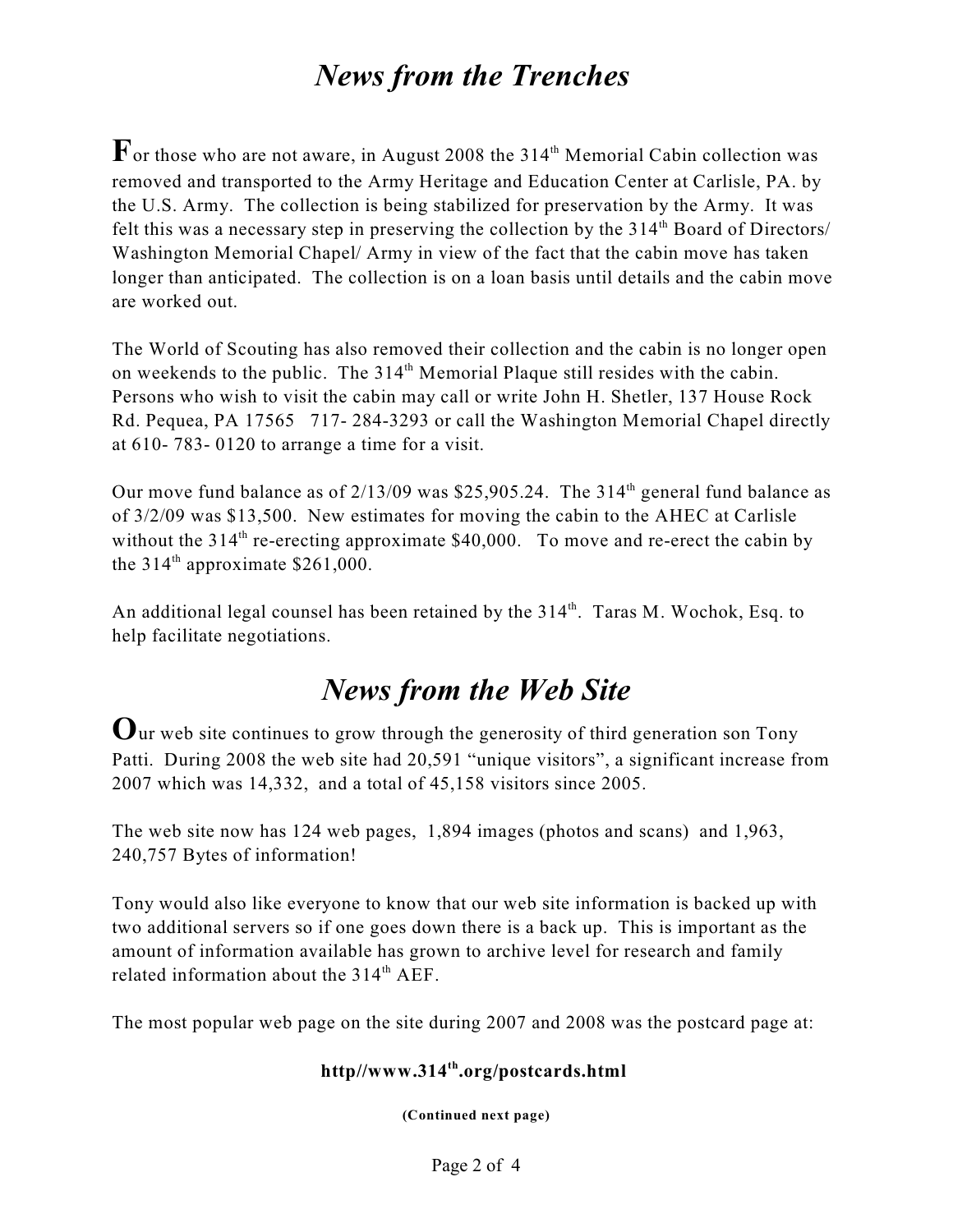Recent additions include the diaries of Frank S. Miller Company C, (provided by daughter Frances Kinderwater) and George E. Hentschel Company G, (provided by grandson Bruce Hentschel), *The Taking of Montfaucon* by James Cain, and our own story of Montfaucon, plus much more!

The web site also has a link to The American Battlefield Monument Commission for those families who have veterans buried overseas.

You may wish to visit at:

#### **http://www.314th.org/314th-Infantry-Killed-In-Action-ABMC.html**

or visit the home page at **www.314th.org** and click on **ABMC** in the heading block.

## *A Visit to the U. S. Army Heritage Center*

Robert Rentz, Editor of the Bugle Call. Son of Irwin J. Rentz,  $314<sup>th</sup>$  Infantry Revised from May 2008 Newsletter

**L**ast year with members of my family, we visited the U. S. Army Heritage Center, located along Interstate 81 just south of Carlisle, PA., very near the Army War College. It being Saturday in early Spring, the imposing main building was not open but the outdoor exhibits were excellently displayed and available for view. One is able to walk through a beautifully organized walk-way which winds through reconstructions of early forts, more recent buildings and the trenches of World War I. Smaller buildings depicted machine shops, barracks, and encampments of army units throughout our illustrious history. As one wanders through the WWI trenches, so often mentioned in my father's diary, one can get a feel of what the 314<sup>th</sup> Infantry men endured. The sound of machine guns and the stench of poison gas could almost be experienced. Rounding a bend in a the trench we came upon a locked door with the inscription "Headquarters - 314<sup>th</sup> Infantry". Since the grounds were technically not open we could only guess what might be behind that door, but could envision displays of the artifacts from the cabin at Valley Forge. It is our hope that our reconstructed Valley Forge Cabin will occupy part of these grounds, honoring our WWI ancestors as they fought to maintain our freedom and our democracy.

**On May 16<sup>th</sup> 2009 the Army Heritage Center will be open beginning at 9 am for special programs and re-enactments. If you are able, please plan to attend, it will be well worth the time spent and the cost of the gasoline**. **Crowds will be large so come early**